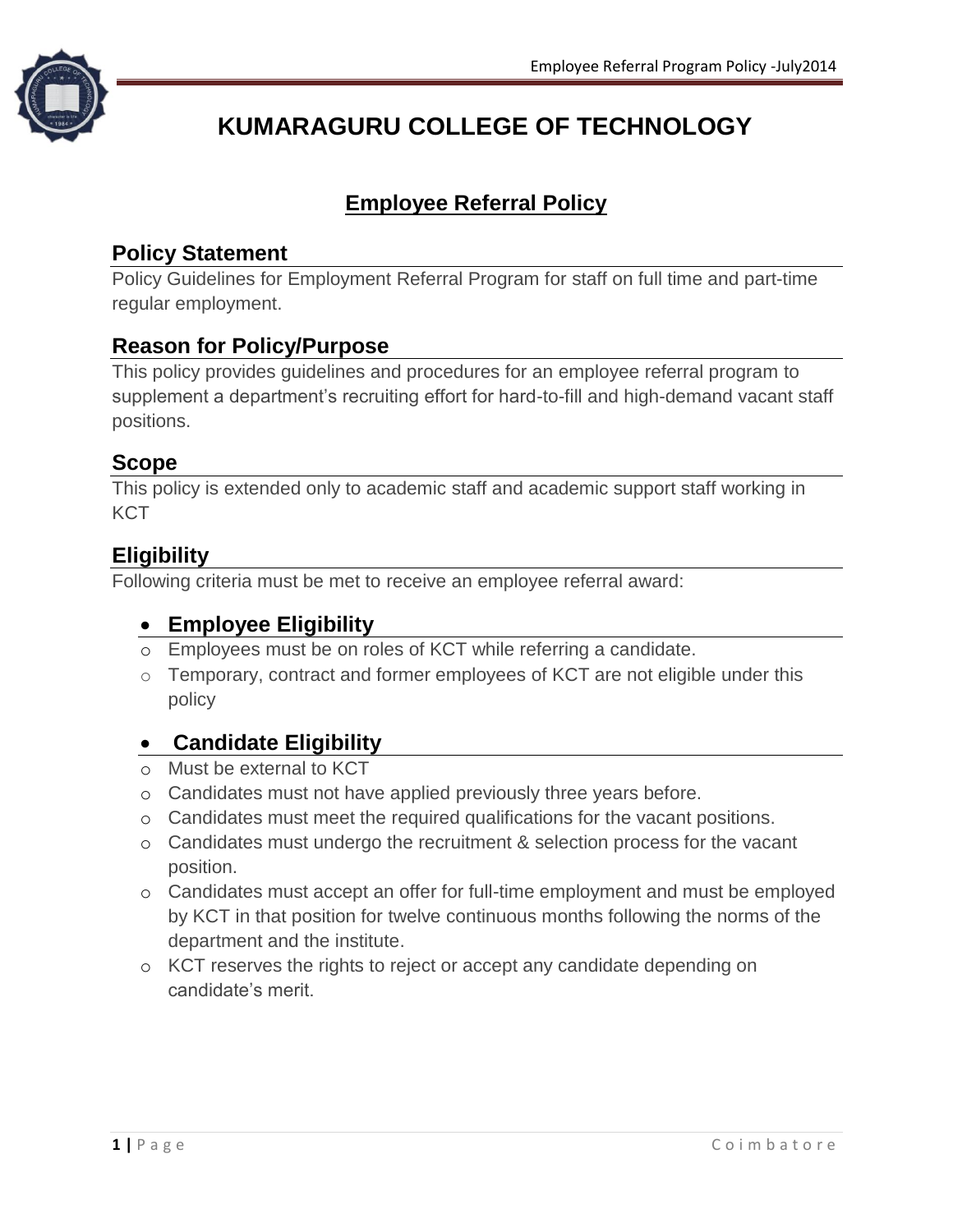

#### **Submitting a Referral**

- o To participate in this program, KCT employee must complete the [Referral Form](mailto:%20Employee%20Referral%20form)  & Guidelines.docx for each referral and send it to [hr@kct.ac.in](mailto:hr@kct.ac.in) on or before the last date of receiving applications.
- o Employees must not make commitments or oral promises of employment to the person whom they refer.

#### **Process**

- o A mail will be sent to all the departments regarding the vacancies and requesting for referrals.
- o [Referral forms](Referral%20Form%20&%20Guidelines.docx) can be downloaded or obtained from HR.
- o Filled forms with the resumes attached must be sent to HR.
- o Eligibility of the candidate is checked and shortlisted
- o Short listed candidates will be called for the selection process
- o Selected candidates, resume with referral details will be submitted to Joint Correspondent for approval

#### **Referral Award**

- o Referral award will be paid to the employee only if he/she is active in the pay rolls of KCT at the time of payment of award.
- o Referral award will be paid in two installments.
- o In the event of a candidate being referred by more than one employee, the employee who has referred the candidate by submitting the [Referral forms](Referral%20Form%20&%20Guidelines.docx) first to KCT HR Manager will receive the referral award
- o Referral award will be paid in two installments. 30% of Gross pay of candidate per month will be paid after the candidate completes 3 months of service only and the remaining 70% of Gross pay of candidate per month will be paid after the candidate completes 12 months of service only. In case the candidate leaves before 3 months the referral award of 30% will not be paid similarly the referred candidate leaves the organization before completing 12 months of service, referral award of balance 70% of gross salary will not be paid.
- o All referral awards are subject to tax.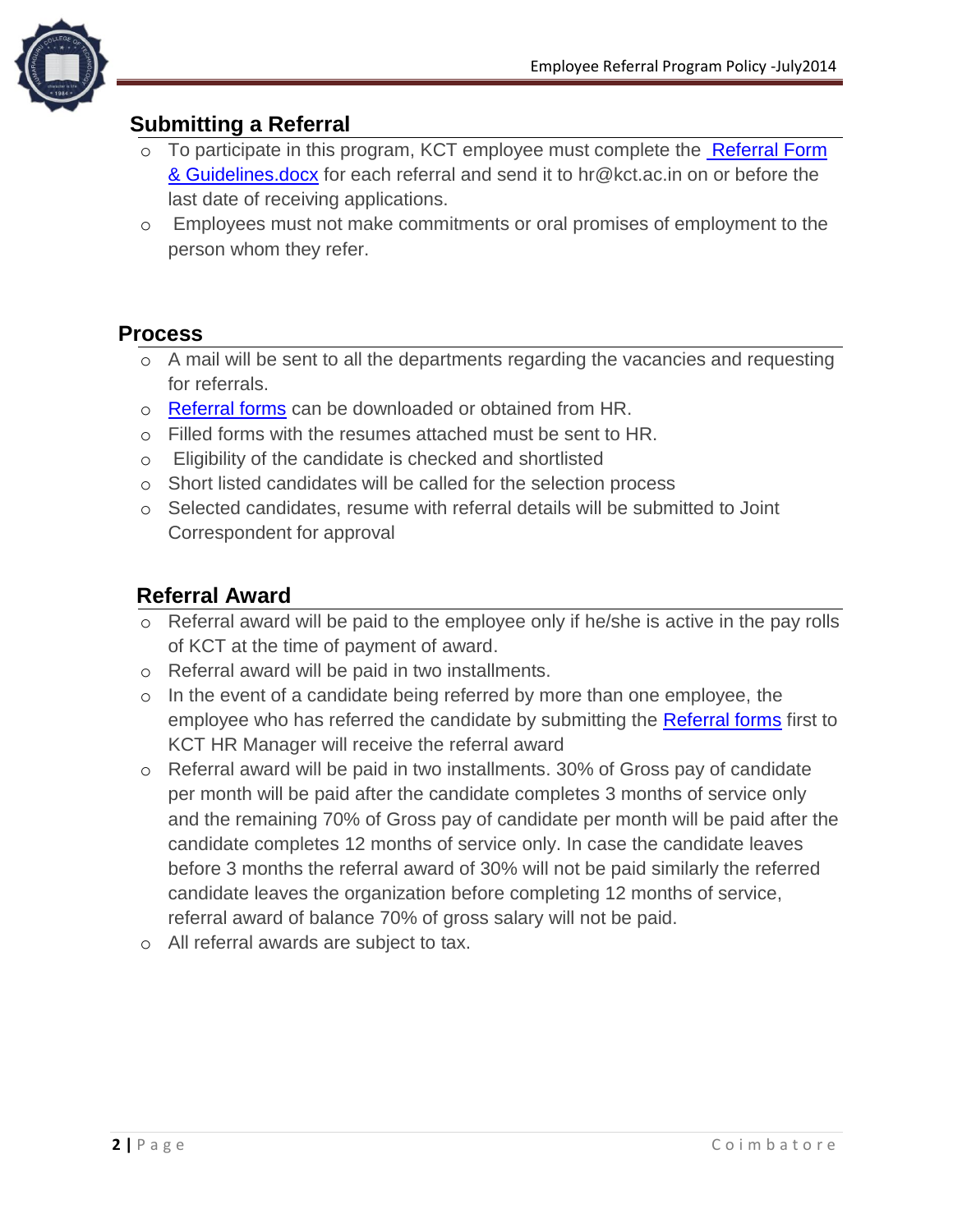

# **Teaching**

| Referred candidate<br><b>Designation</b>                              | <b>Referral</b><br>Award                                                       | 1 <sup>st</sup><br>Installment(30%<br>of Gross pay of<br>candidate<br>/month) | 2 <sub>nd</sub><br>Installment(70%<br>of Gross pay of<br>candidate<br>/month) |
|-----------------------------------------------------------------------|--------------------------------------------------------------------------------|-------------------------------------------------------------------------------|-------------------------------------------------------------------------------|
| Principal,<br>Professor,<br><b>HOD/ASP/Sr.ASP/A</b><br><b>P</b> level | 1 month<br><b>Gross</b><br>Salary of the<br>referred<br>candidate<br>per month | <b>After</b><br>completion of 3<br>months on<br>service                       | <b>After</b><br>completion of<br>12months on<br>service                       |

#### **Program Revisions**

o Management may change or revise the program, including the eligibility criteria and award amount, or terminate the program, at any time, at its discretion.

#### **Related Forms**

KCT [Referral Form & Guidelines.docx](Referral%20Form%20&%20Guidelines.docx)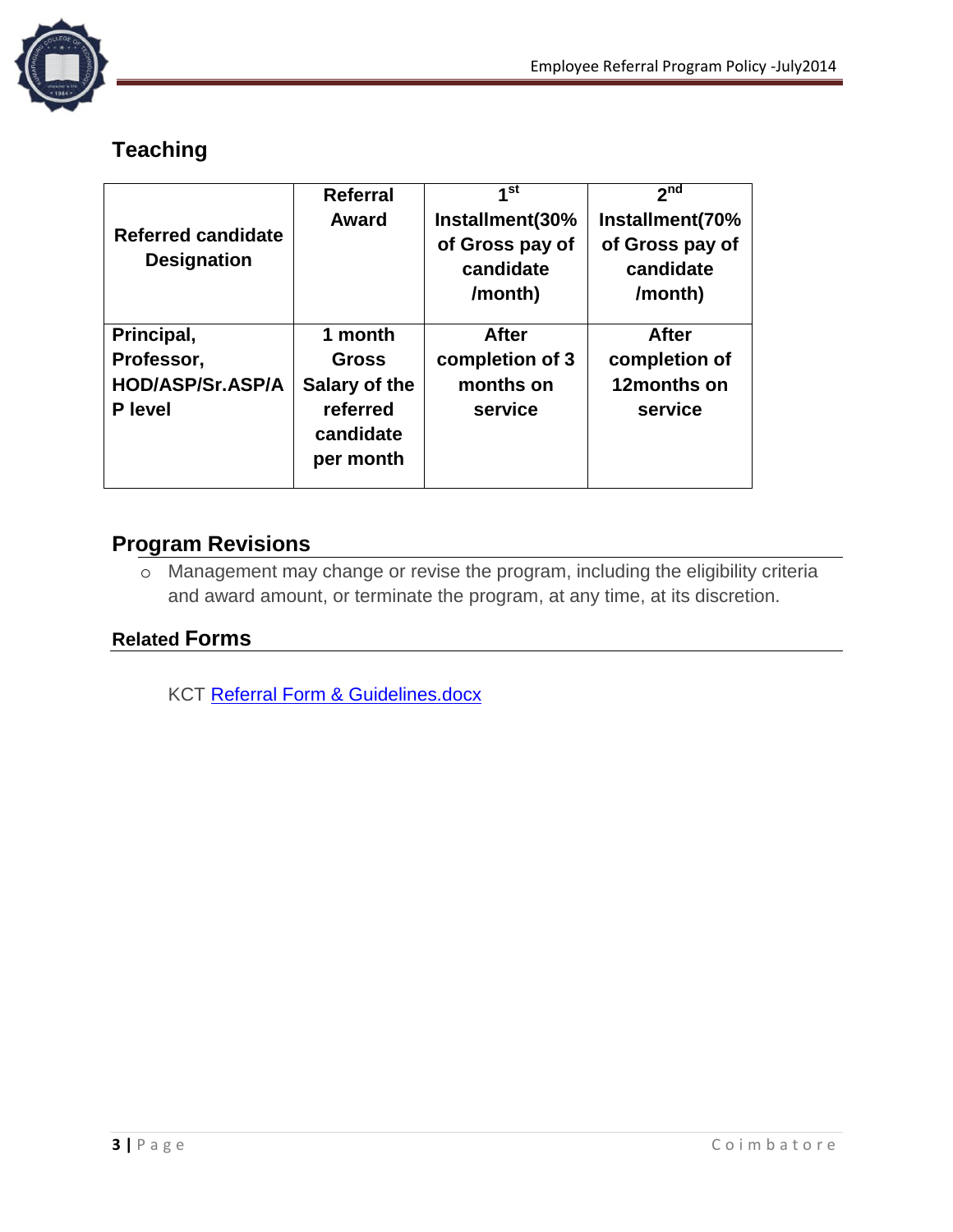

## **Referral Guidelines**

- 1. To refer a potential employee, below Employee referral form is to be filled and returned with a copy of the prospective candidate's resume to the Human Resource department.
- 2. The KCT employee, who is referring a candidate for a particular position must be an active employee on the KCT payroll when referral is made.
- 3. Temporary, contract and former employees of KCT are not eligible candidates for referral awards under this policy.
- 4. Employees are eligible for a referral award only when an external candidate is referred.
- 5. No referral award would be paid, if a candidate has previously applied on-line or otherwise.
- 6. Only one referral award will be paid per candidate. If a candidate is referred by more than one employee, the first referral received by HR will be the one rewarded.
- 7. Referral award will be paid in two installments. 30% of Gross pay of candidate per month will be paid after the candidate completes 3 months of service only and the remaining 70% of Gross pay of candidate per month will be paid after the candidate completes 12 months of service only. In case the candidate leaves before 3 months the referral award of 30% will not be paid similarly the referred candidate leaves the organization before completing 12 months of service, referral award of balance 70% of gross salary will not be paid. When a referred candidate is hired.
- 8. Employees must not make commitments or oral promises of employment to the person whom they refer.
- 9. Any disputes or interpretations of the program will be handled through KCT Human Resource Department.
- 10.All information regarding the hiring decision will remain strictly confidential.